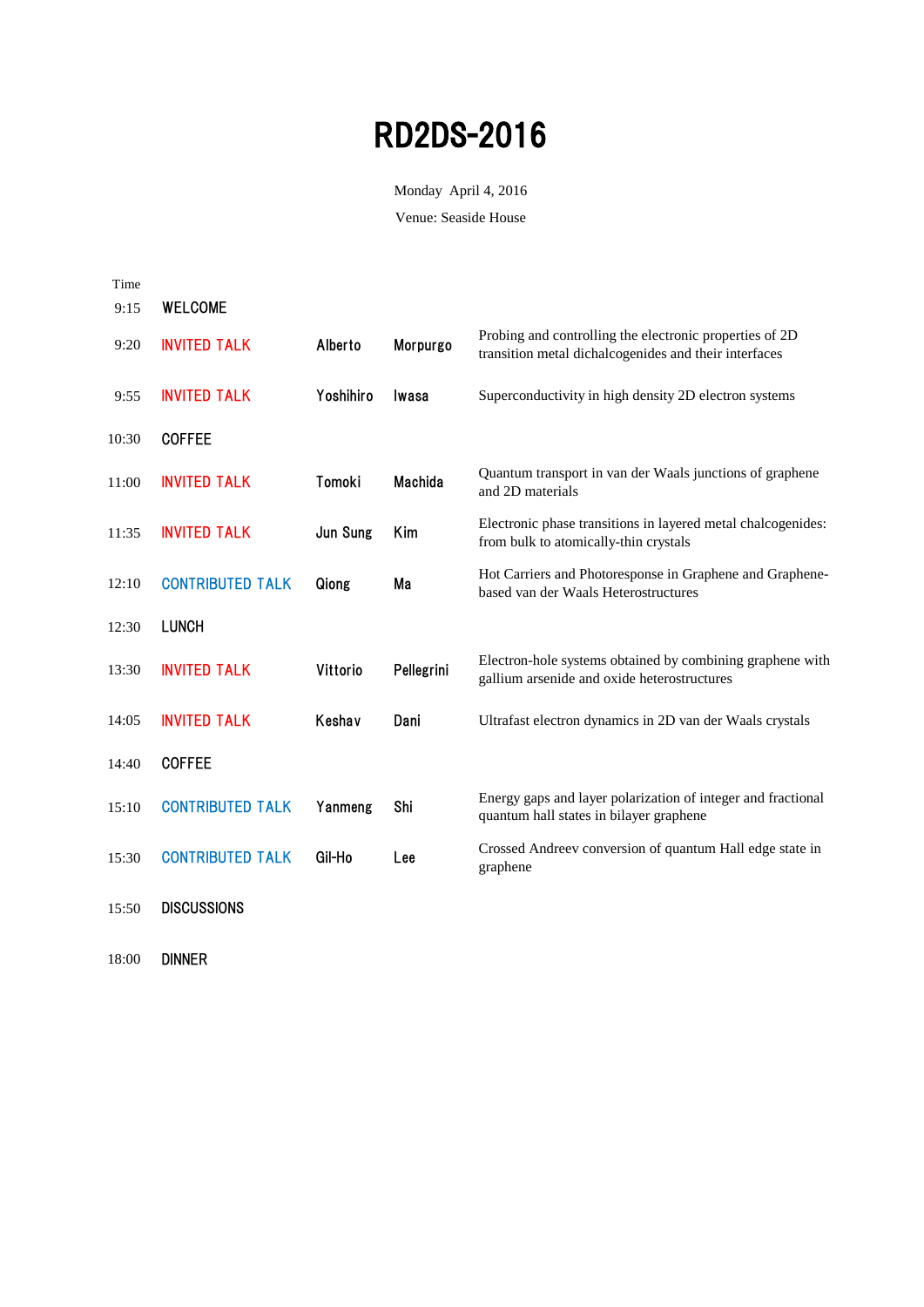#### Tuesday April 5, 2016

Venue: Main Campus B250/Seaside House

| Time  |                          |          |             |                                                                                                      |
|-------|--------------------------|----------|-------------|------------------------------------------------------------------------------------------------------|
| 9:00  | Move to Main Campus B250 |          |             |                                                                                                      |
| 9:30  | <b>INVITED TALK</b>      | Qi-Kun   | Xue         | Interface Enhanced High Temperature Superconductivity                                                |
| 10:05 | <b>INVITED TALK</b>      | Jeanie   | Lau         | Quantum Transport and Competing Symmetries in Few-<br>Layer Graphene                                 |
| 10:40 | <b>CONTRIBUTED TALK</b>  | Mengjian | Zhu         | Quantum transport in ballistic graphene Josephson<br>junctions                                       |
| 11:00 | <b>COFFEE</b>            |          |             |                                                                                                      |
| 11:30 | <b>COLLOQUIUM</b>        | Amir     | Yacoby      | Finite Momentum Pairing and Triplet Correlations in<br>Proximitized Two Dimensional Electron Systems |
| 12:15 | Move to Seaside House    |          |             |                                                                                                      |
| 12:30 | <b>LUNCH</b>             |          |             |                                                                                                      |
| 13:30 | <b>INVITED TALK</b>      | Jurgen   | <b>Smet</b> | Probing charge density wave physics with surface acoustic<br>waves                                   |
| 14:05 | <b>INVITED TALK</b>      | Gabor    | Csathy      | Electronic stripe and bubble phases farthest away from the<br>mean field description                 |
| 14:40 | <b>COFFEE</b>            |          |             |                                                                                                      |
| 15:10 | <b>INVITED TALK</b>      | Koji     | Muraki      | NMR probing of density-modulated phases in the third<br>Landau level                                 |
| 15:45 | <b>CONTRIBUTED TALK</b>  | Qianhui  | Shi         | Reorientation of quantum Hall stripes by in-plane<br>magnetic field                                  |
| 16:05 | Poster session           |          |             |                                                                                                      |
|       |                          |          |             |                                                                                                      |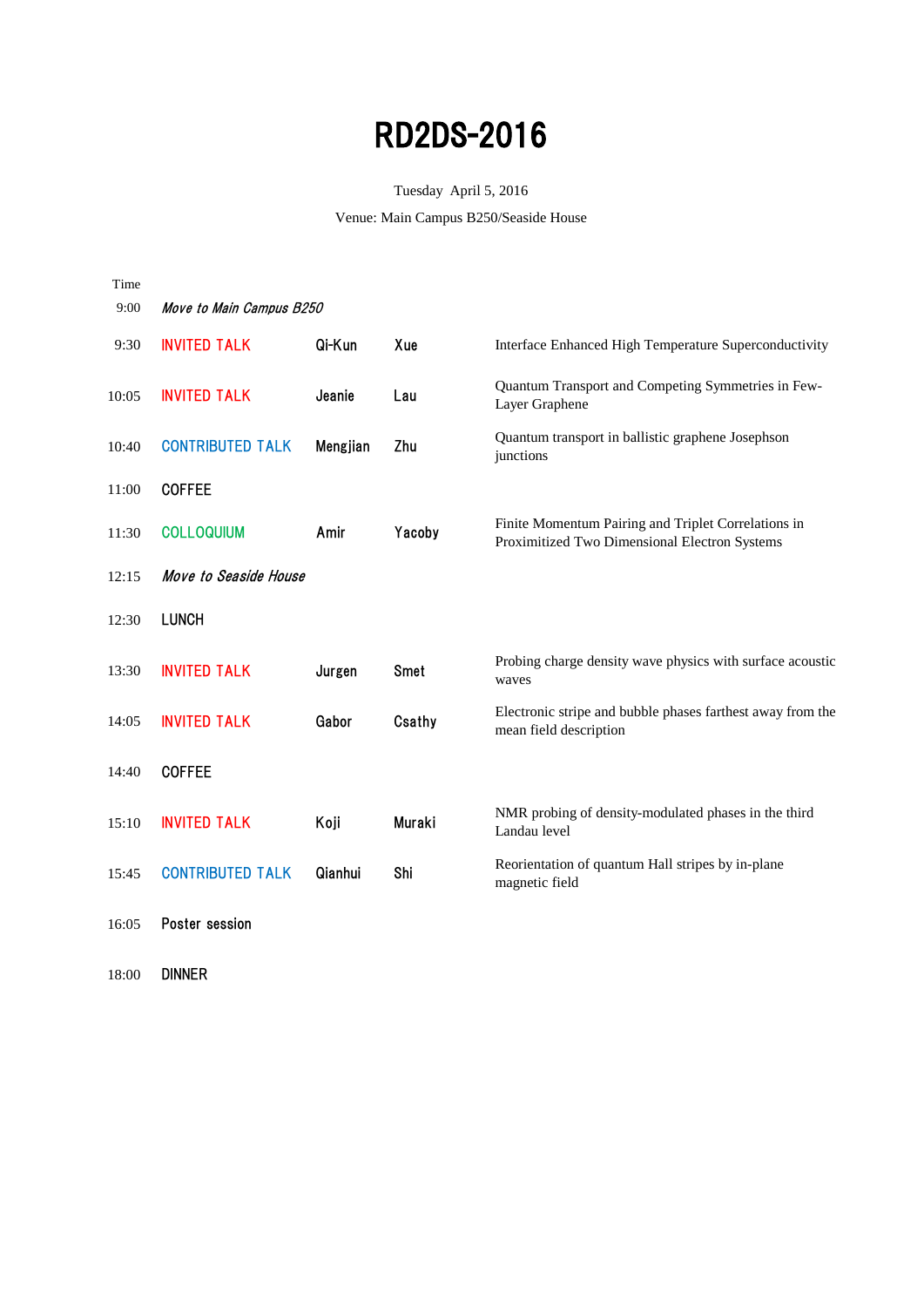Wednesday April 6, 2016

Venue: Seaside House

| Time  |                         |        |                   |                                                                                                       |
|-------|-------------------------|--------|-------------------|-------------------------------------------------------------------------------------------------------|
| 9:20  | <b>INVITED TALK</b>     | Sergey | Ganichev          | Terahertz radiation induced resistance oscillations in GaAs<br>heterostructure                        |
| 9:55  | <b>INVITED TALK</b>     | Sergei | <b>Studenikin</b> | Microwave photoresistance in an ultra-high-quality GaAs<br>quantum well                               |
| 10:30 | <b>COFFEE</b>           |        |                   |                                                                                                       |
| 11:00 | <b>CONTRIBUTED TALK</b> | Moshe  | <b>Ben Shalom</b> | Proximity induced super-current, topological valley-<br>currents and electron's viscosity in graphene |
| 11:20 | LUNCH AND EXCURSION     |        |                   |                                                                                                       |
|       |                         |        |                   |                                                                                                       |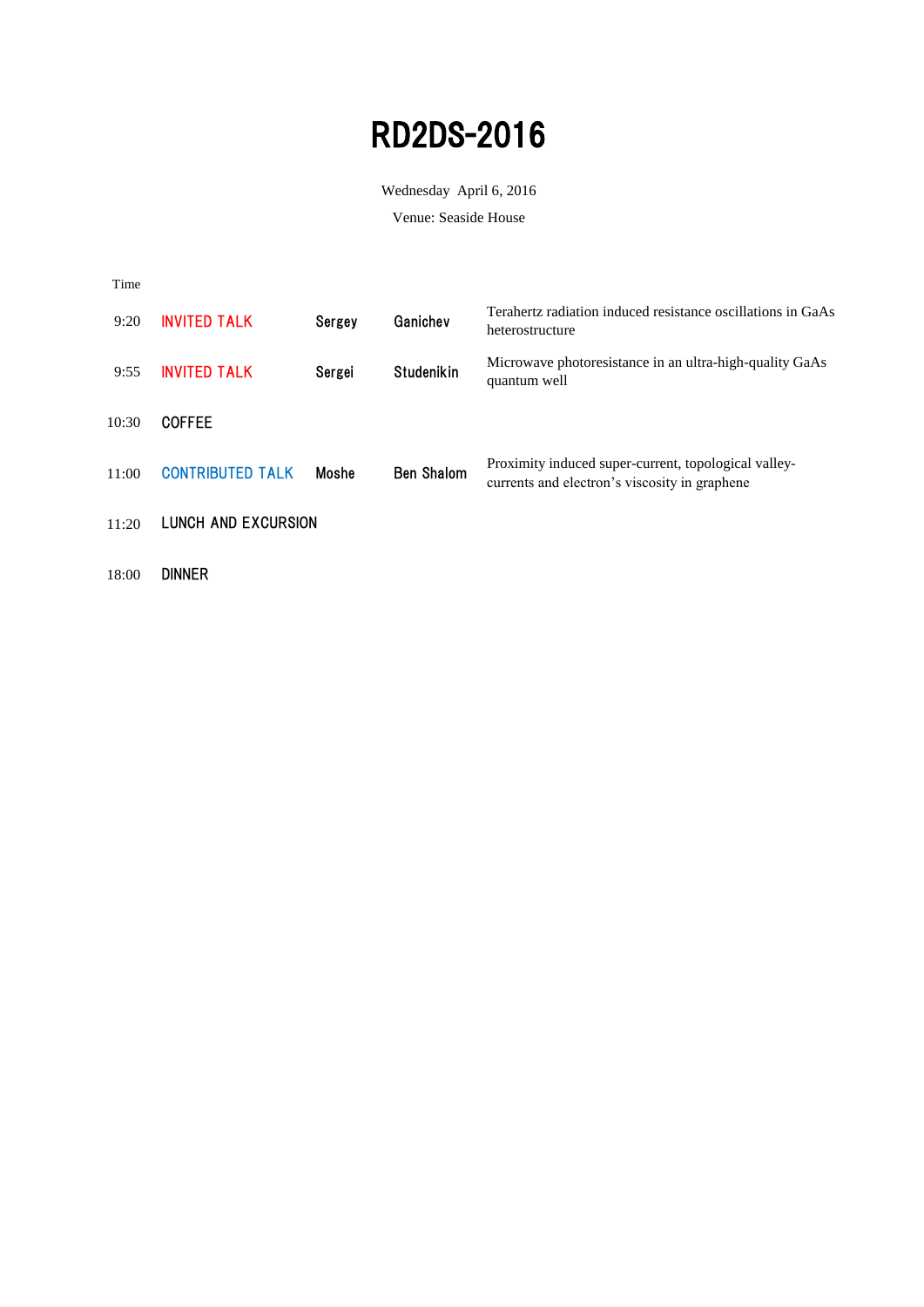Thursday April 7, 2016

Venue: Seaside House

| Time  |                         |                 |                 |                                                                                                            |
|-------|-------------------------|-----------------|-----------------|------------------------------------------------------------------------------------------------------------|
| 9:20  | <b>INVITED TALK</b>     | <b>Denis</b>    | Konstantinov    | Electrons on Liquid Helium in a Microwave Cavity                                                           |
| 9:55  | <b>INVITED TALK</b>     | Alexei          | Chepelianskii   | Probing transport properties of electrons on helium in<br>presence of microwaves and tilted magnetic field |
| 10:30 | <b>CONTRIBUTED TALK</b> | David           | <b>Rees</b>     | Stick-Slip Motion of the Wigner Solid on Liquid Helium                                                     |
| 10:50 | <b>COFFEE</b>           |                 |                 |                                                                                                            |
| 11:20 | <b>INVITED TALK</b>     | Rui-Rui         | Du              | Quantum Spin Hall Effect and Beyond in InAs/GaSb<br>Heterostructures                                       |
| 11:55 | <b>INVITED TALK</b>     | Vlad            | Pribiag         | Induced supercurrents in the edge modes of InAs/GaSb                                                       |
| 12:30 | <b>LUNCH</b>            |                 |                 |                                                                                                            |
| 13:30 | <b>CONTRIBUTED TALK</b> | <b>Francois</b> | Couedo          | Single-edge transport in a InAs/GaSb quantum spin Hall<br>insulator                                        |
| 13:50 | <b>INVITED TALK</b>     | Li              | Lu              | Signatures of Majorana fermions in rf-SQUIDs<br>constructed on Pb-Bi2Te3 surface                           |
| 14:25 | <b>COFFEE</b>           |                 |                 |                                                                                                            |
| 14:55 | <b>INVITED TALK</b>     | <b>Michael</b>  | Zudov           | Non-equilibrium transport in 2D systems: recent progress<br>and open issues                                |
| 15:30 | <b>CONTRIBUTED TALK</b> | Joseph          | Falson          | Microwave induced resistance oscillations in<br>MgZnO/ZnO heterostructures                                 |
| 15:50 | <b>CONTRIBUTED TALK</b> | Yaroslav        | <b>Beltukov</b> | Microwave-induced resistance oscillations as a classical<br>memory effect                                  |
| 16:10 | <b>DISCUSSIONS</b>      |                 |                 |                                                                                                            |

18:00 WORKSHOP DINNER